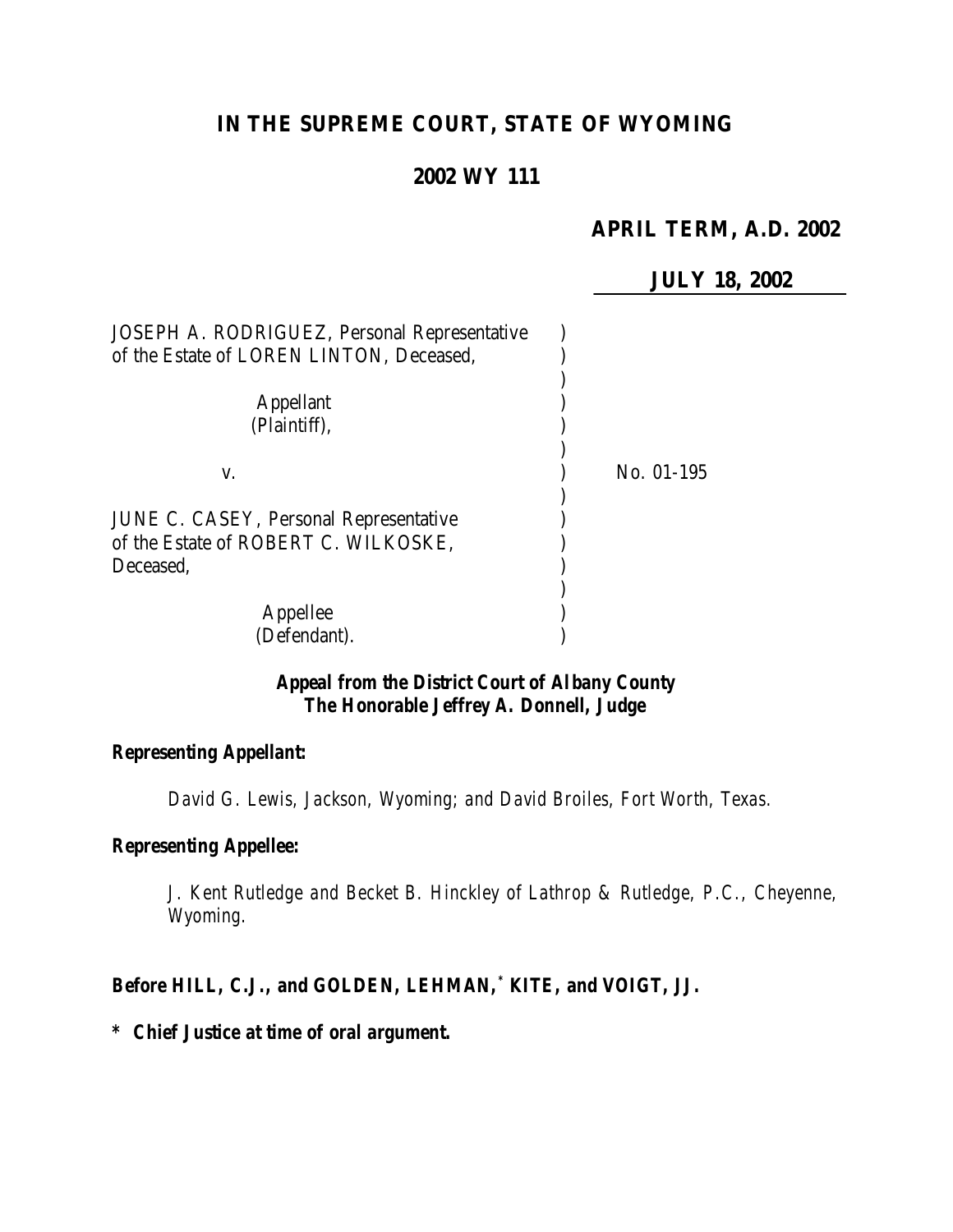### **VOIGT, Justice.**

[¶1] This is an appeal from a judgment on the pleadings granted to the Wilkoske Estate in a wrongful death action. The district court held that the complaint was premature and ineffective because it was filed before the related claim was rejected by the personal representative of the Wilkoske Estate, and that, when the two-year condition precedent of the wrongful death statute expired prior to such rejection, so, too, did the cause of action.

[¶2] We reverse.

## **ISSUE**

[¶3] The Linton Estate phrases the issue as follows:

Can a wrongful death claimant against a tortfeasor-decedent's estate file suit on the day the condition precedent terminates, even though the personal representative has yet not rejected his claim.

The Wilkoske Estate rephrases the issue as follows:

Where a wrongful death suit against an estate is filed before the required creditor's claim is rejected, is the suit timely under the wrongful death statu[t]e if the creditor's claim is not rejected until after the two-year wrongful death condition precedent has expired?

For simplicity's sake, we state the issue as follows:

What does the word "maintain" mean in Wyo. Stat. Ann. § 2- 7-717 (LexisNexis 2001)?

## **STANDARD OF REVIEW**

[¶4] W.R.C.P. 12(c) provides, in part, for motions for judgment on the pleadings:

*Motion for judgment on the pleadings*. – After the pleadings are closed but within such time as not to delay the trial, any party may move for judgment on the pleadings.

We have a well-established standard for application of this rule: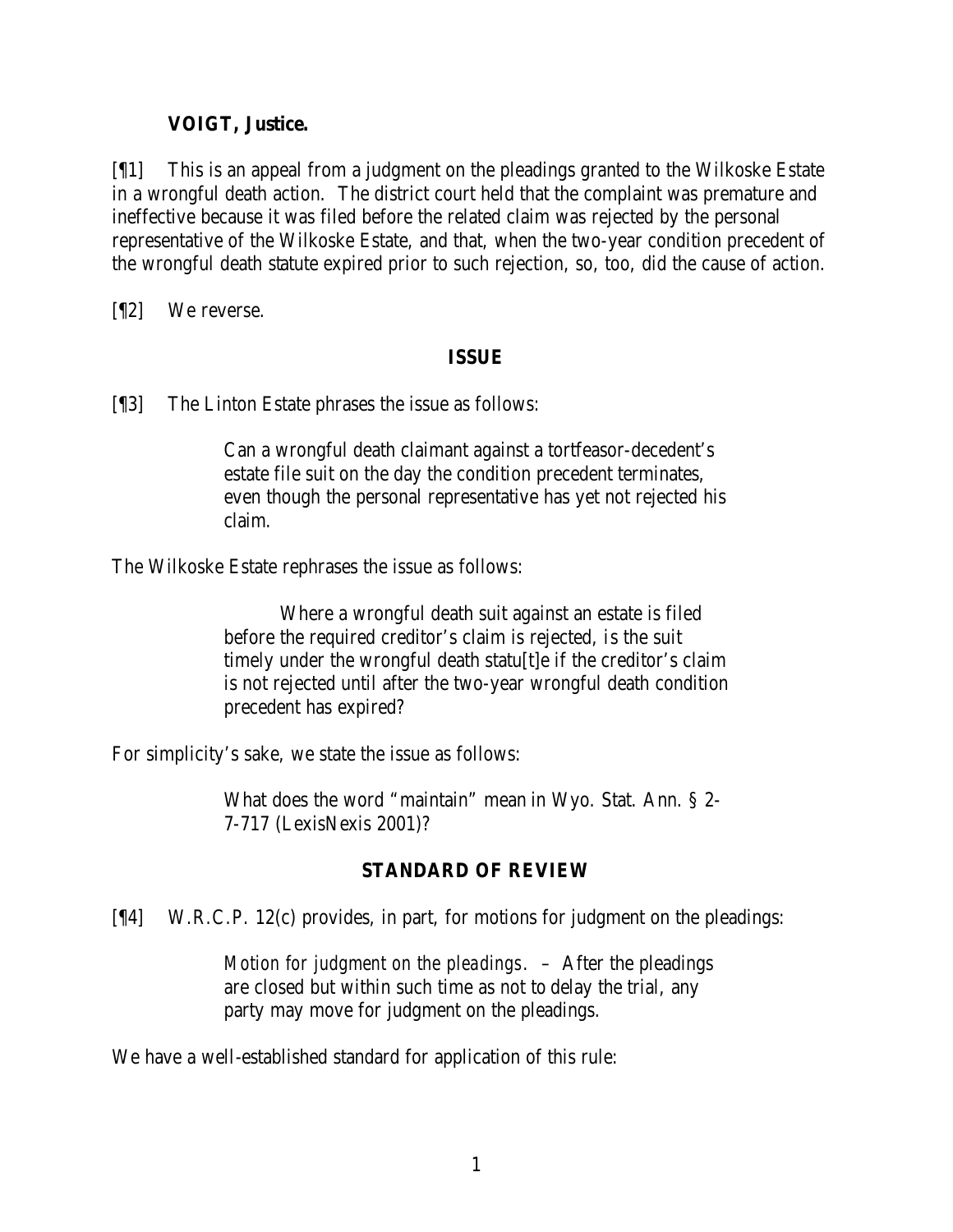A defendant is entitled to judgment on the pleadings if the undisputed facts appearing in the pleadings, supplemented by any facts of which the district court may take judicial notice, establish that no relief can be granted. . . . A judgment on the pleadings is appropriate if all material allegations of fact are admitted in the pleadings and only questions of law remain.

*Greeves v. Rosenbaum*, 965 P.2d 669, 671 (Wyo. 1998) (*citing Johnson v. Griffin*, 922 P.2d 860, 861-62 (Wyo.), *cert. denied*, 519 U.S. 971 (1996)). Our review is akin to consideration of a motion to dismiss under W.R.C.P. 12(b)(6) for failure to state a claim upon which relief can be granted. *Greeves*, 965 P.2d at 672. We consider the allegations of the complaint to be true, and view them in the light most favorable to the plaintiff. *Id.* We have previously held that W.R.C.P. 12(c) is available when an entire controversy may be disposed of because a statute of limitations provides an effective bar to recovery, and we see no reason why the same remedy should not be available when the issue is the condition precedent of the wrongful death statute. *Johnson*, 922 P.2d at 862.

#### **FACTS**

[¶5] On October 25, 1998, Loren Linton was driving a truck belonging to Sunrise Express on Interstate 80 near Laramie. Linton was killed when his truck collided with a tow truck being driven by Robert Wilkoske. Wilkoske died several months later of causes unrelated to the accident.

[¶6] On October 20, 2000, acting as an estate creditor, Sunrise Express filed a petition to open the Wilkoske Estate. On October 23, 2000, the Linton Estate was also established. On the same date, the Linton Estate filed a creditor's claim in the Wilkoske Estate, based on the alleged wrongful death of Linton. The following day, the Linton Estate filed a wrongful death complaint against the Wilkoske Estate. The Linton Estate's probate claim was not rejected by the personal representative of the Wilkoske Estate until January 26, 2001. The same attorney created both estates, got both personal representatives appointed, and filed the creditor's claim, the claim rejection, and the wrongful death complaint.

#### **STATUTES**

[¶7] The present appeal arises within the above-mentioned wrongful death action. At issue is the interplay between two separate statutory time limitations—one in the wrongful death statutes and one in the probate code. The substantive cause of action for wrongful death is created by Wyo. Stat. Ann. § 1-38-101 (LexisNexis 2001):

> Whenever the death of a person is caused by wrongful act, neglect or default such as would have entitled the party injured to maintain an action to recover damages if death had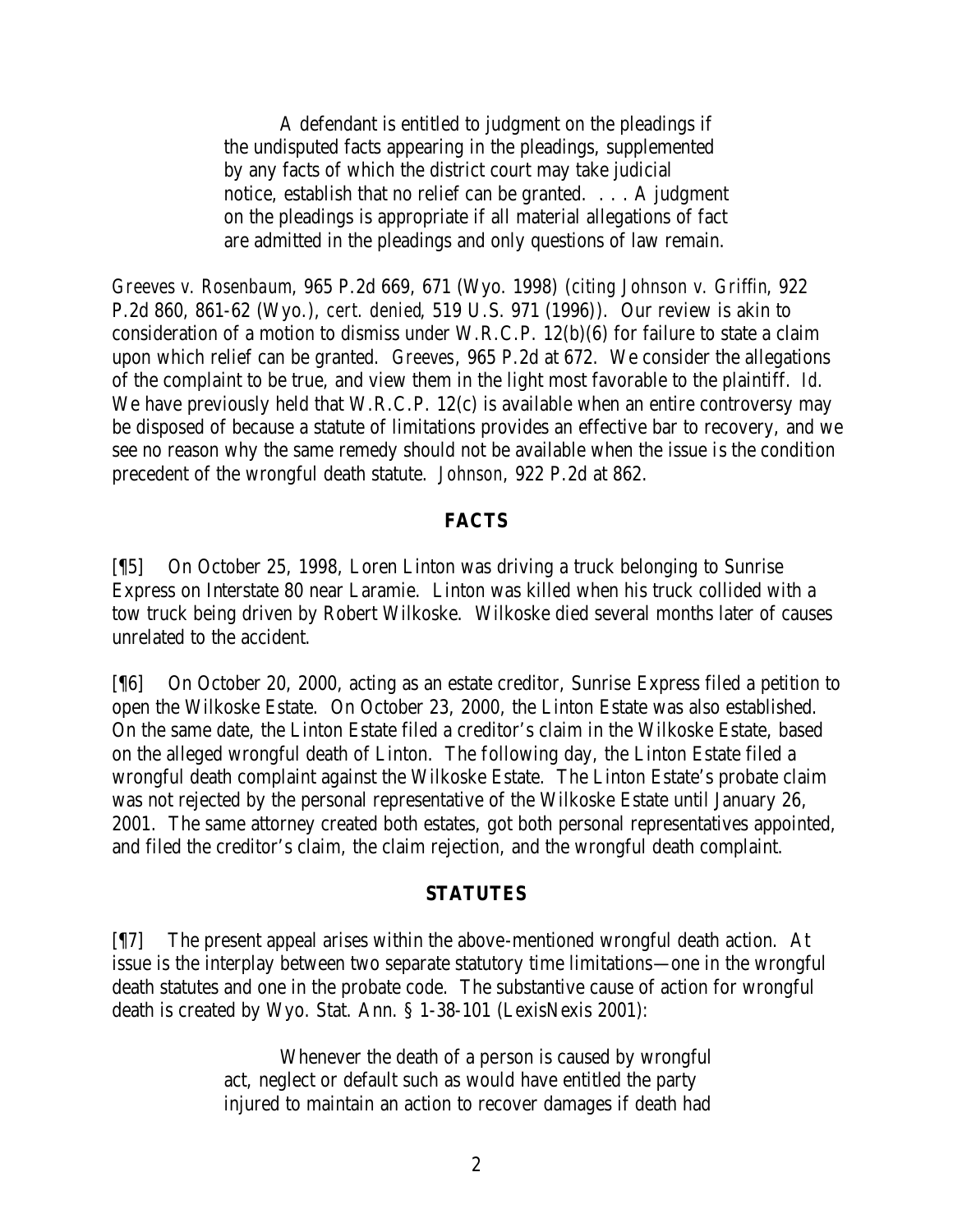not ensued, the person who would have been liable if death had not ensued is liable in an action for damages, even though the death was caused under circumstances as amount in law to murder in the first or second degree or manslaughter. If the person liable dies, the action may be brought against the executor or administrator of his estate. If he left no estate within the state of Wyoming, the court may appoint an administrator upon application.

Wyo. Stat. Ann. § 1-38-102(d) (LexisNexis 2001) contains the time limitation that is pertinent to the present controversy:

> Every such action shall be commenced within two (2) years after the death of the deceased person.

[¶8] The import of this time constraint in the matter at hand lies in its application by the district court because of the way the district court construed certain time limitations in the probate code. Wyo. Stat. Ann. § 2-7-703(a) (LexisNexis 2001) requires claims against an estate to be filed with the court clerk within three months after the date of first publication of a notice to creditors. Wyo. Stat. Ann. § 2-7-712(a) (LexisNexis 2001) then provides that the personal representative is to allow or reject the claim within thirty days after expiration of the time for filing claims. The probate code time requirement bearing most directly on the instant case is found in Wyo. Stat. Ann. § 2-7-717 (LexisNexis 2001):

> No holder of any claim against an estate shall *maintain* any action thereon unless the claim is first rejected in whole or in part by the personal representative and the rejection filed with the clerk . . . .

(Emphasis added.) Finally, Wyo. Stat. Ann. § 2-7-718 (LexisNexis 2001) provides as follows:

> When a claim is rejected and notice given as required, the holder shall *bring* suit in the proper court against the personal representative within thirty (30) days after the date of mailing the notice, otherwise the claim is forever barred.

(Emphasis added.)

# **STATUTORY CONSTRUCTION**

[¶9] The issue before this Court is purely a question of statutory construction. Our standards for that process have often been repeated: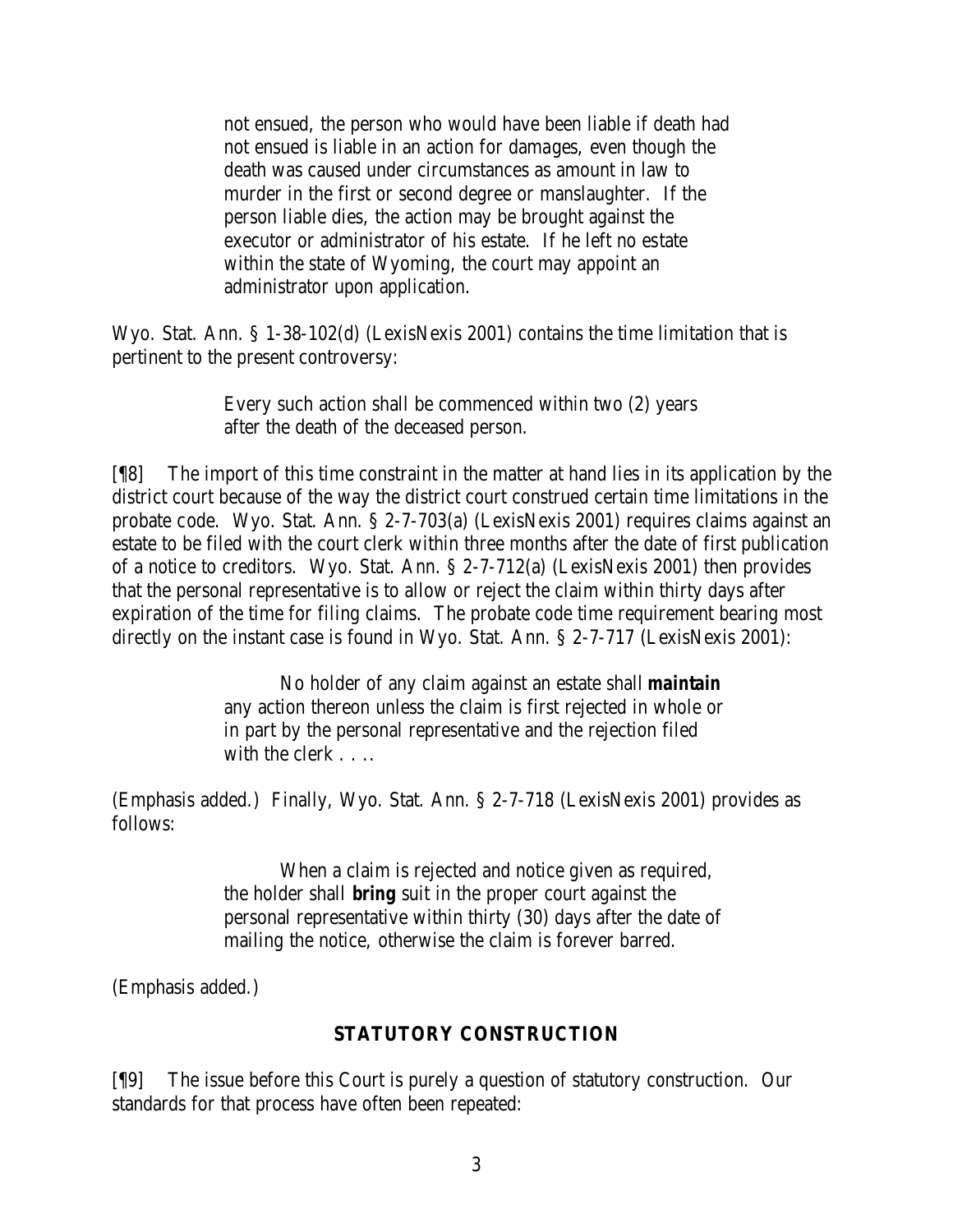This court interprets statutes by giving effect to the legislature's intent. . . . We begin by making an inquiry relating to the ordinary and obvious meaning of the words employed according to their arrangement and connection. . . . We give effect to every word, clause, and sentence and construe together all components of a statute *in pari materia*. . . . Statutory interpretation is a question of law. . . . We review questions of law de novo without affording deference to the district court's decision.

*Worcester v. State*, 2001 WY 82, ¶ 13, 30 P.3d 47, 52 (Wyo. 2001). If a statute is clear and unambiguous, we simply give effect to its plain meaning. *Wesaw v. Quality Maintenance*, 2001 WY 17, ¶ 13, 19 P.3d 500, 506 (Wyo. 2001) (*quoting In re Claim of Prasad*, 11 P.3d 344, 347 (Wyo. 2000)). Only when we find a statute to be ambiguous do we resort to the general principles of statutory construction. *Wesaw*, 2001 WY 17, ¶ 13, 19 P.3d at 506 (*quoting In re Claim of Prasad*, 11 P.3d at 347). An ambiguous statute is one whose meaning is uncertain because it is susceptible to more than one interpretation. *Pierson v. State*, 956 P.2d 1119, 1125 (Wyo. 1998) (*quoting Amrein v. State*, 836 P.2d 862, 864-65 (Wyo. 1992)).

> It is a basic rule of statutory construction that courts may try to determine legislative intent by considering the type of statute being interpreted and what the legislature intended by the language used, viewed in light of the objects and purposes to be accomplished. . . . Furthermore, when we are confronted with two possible but conflicting conclusions, we will choose the one most logically designed to cure the mischief or inequity that the legislature was attempting to accomplish.

*In re Collicott*, 2001 WY 35, ¶ 9, 20 P.3d 1077, 1080 (Wyo. 2001). We presume that statutes are enacted by the legislature with full knowledge of existing law, so we construe statutes in harmony with existing law, particularly other statutes relating to the same subject or having the same purpose. *In re Estate of Fosler*, 13 P.3d 686, 688-89 (Wyo. 2000) (*quoting Matter of Voss' Adoption*, 550 P.2d 481, 486 (Wyo. 1976)).

[¶10] Statutes must be construed so that no portion is rendered meaningless. *Mazurek v. State*, 10 P.3d 531, 541 (Wyo. 2000). Interpretation should not produce an absurd result. *Id.* We are guided by the full text of the statute, paying attention to its internal structure and the functional relation between the parts and the whole. *In re Worker's Compensation Claim of Johnson*, 2001 WY 48, ¶ 8, 23 P.3d 32, 35 (Wyo. 2001) (*quoting In re Hernandez*, 8 P.3d 318, 321 (Wyo. 2000) and *Parker Land and Cattle Co. v. Wyoming*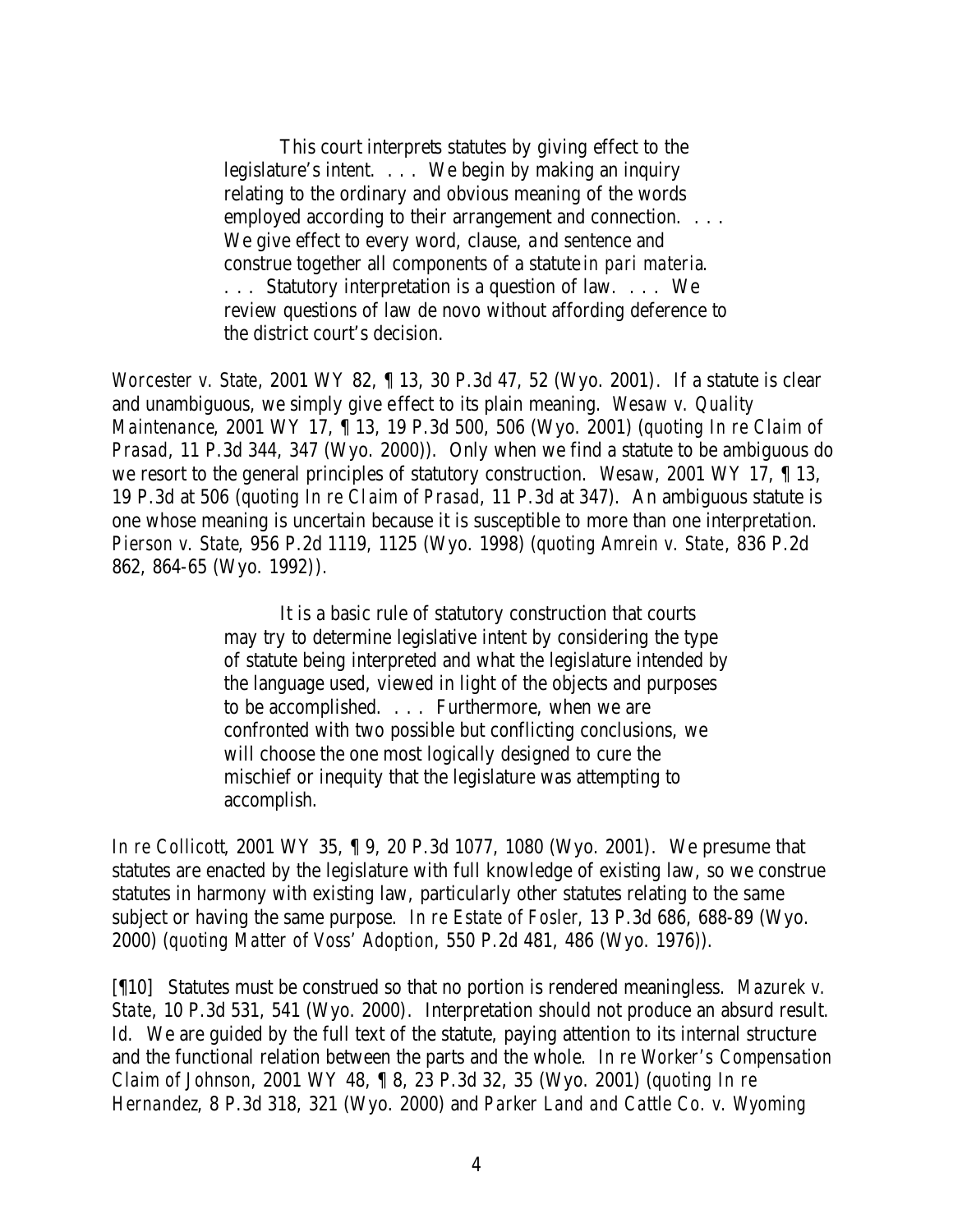*Game and Fish Com'n*, 845 P.2d 1040, 1045 (Wyo. 1993)). Each word of a statute is to be afforded meaning, with none rendered superfluous. *Jessen v. Burry*, 13 P.3d 1118, 1120 (Wyo. 2000). Further, the meaning afforded to a word should be that word's standard popular meaning unless another meaning is clearly intended. *Soles v. State*, 809 P.2d 772, 773 (Wyo. 1991). If the meaning of a word is unclear, it should be afforded the meaning that best accomplishes the statute's purpose. *Radalj v. Union Savings & Loan Ass'n*, 59 Wyo. 140, 138 P.2d 984, 996 (1943). We presume that the legislature acts intentionally when it uses particular language in one statute, but not in another. *In re Savage*, 218 B.R. 126, 132 (10<sup>th</sup> Cir. BAP 1998) (*quoting BFP v. Resolution Trust Corp.*, 511 U.S. 531, 114 S.Ct. 1757, 128 L.Ed.2d 556 (1994) and *City of Chicago v. Environmental Defense Fund*, 511 U.S. 328, 338, 114 S.Ct. 1588, 1593, 128 L.Ed.2d 302 (1994)); *see also Matter of Voss' Adoption*, 550 P.2d at 485. If two sections of legislation appear to conflict, they should be given a reading that gives them both effect. *Flores v. Flores*, 979 P.2d 944, 947 (Wyo. 1999).

#### **DISCUSSION**

[¶11] It may be instructive here clearly to state the problem presented in this case. The wrongful death statute contains a two-year limitation for the commencement of an action. We have previously described this requirement as a condition precedent rather than a statute of limitations, and we have held that it may not be tolled or extended. *Corkill v. Knowles*, 955 P.2d 438, 442 (Wyo. 1998). Standing alone, this condition precedent serves as no roadblock to the Linton Estate in the present case; the wrongful death action was filed before the two-year period expired. The argument presented by the Wilkoske Estate, however, is that the otherwise timely filed complaint was a nullity because it was filed before the probate claim was rejected. As a result of this argument, the focus of this controversy is on the probate code.

[¶12] A brief detour is in order. Wyo. Stat. Ann. § 1-4-101 (LexisNexis 2001) describes what is known as a "survival" action:

> In addition to the causes of action which survive at common law, causes of action for mesne profits, injuries to the person, an injury to real or personal estate, or any deceit or fraud also survive. An action may be brought notwithstanding the death of the person entitled or liable to the same, but in actions for personal injury damages, if the person entitled thereto dies, recovery is limited to damages for wrongful death.

[¶13] We said in *DeHerrera v. Herrera*, 565 P.2d 479, 482 (Wyo. 1977):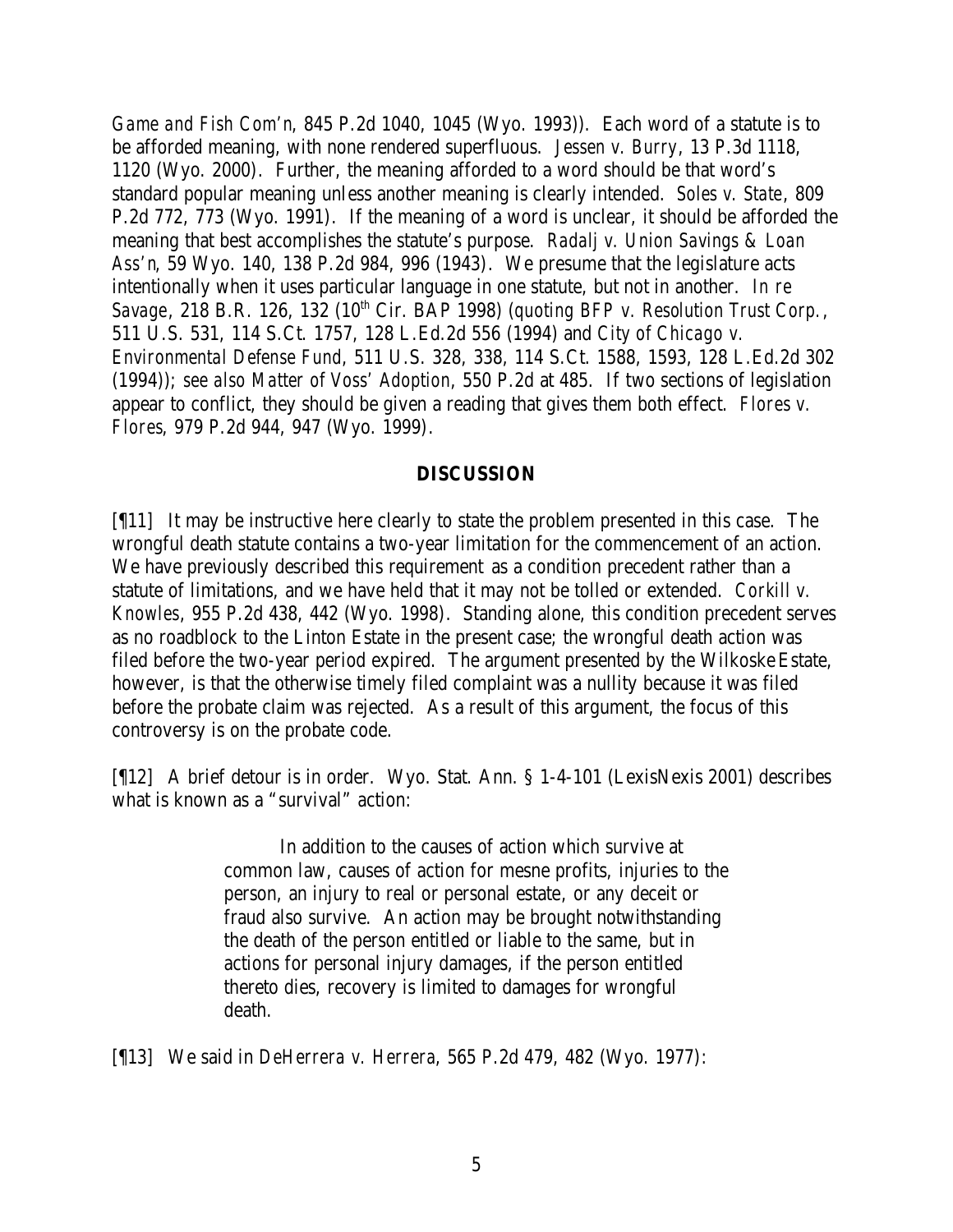[T]he prime difference between survival and wrongful death statutes is that the survival statute merely continues a cause of action in existence. The injured party's claim after death is an asset of the estate while the wrongful death statute creates a new cause of action for the benefit of designated persons who have suffered the loss of a loved one and provider.

This distinction between survival actions and wrongful death actions is important in the context of the present case because Wyo. Stat. Ann. § 2-7-706 (LexisNexis 2001) clearly tolls the running of the applicable statute of limitations until after a claim based on a survival action has been rejected, but does not do the same for a wrongful death action.<sup>1</sup> Instead, wrongful death actions are subject to the time limitations set forth in Wyo. Stat. Ann. §§ 2-7-717 and 2-7-718.

[¶14] In granting the Wilkoske Estate's motion for judgment on the pleadings, the district court emphasized Wyo. Stat. Ann. § 2-7-717, the pertinent language from which we will repeat:

> No holder of any claim against an estate shall maintain any action thereon unless the claim is first rejected in whole or in part by the personal representative and the rejection filed with the clerk . . . .

Further, the district court relied on *Matter of Estate of Campbell*, 950 P.2d 557, 560 (Wyo. 1997) for the proposition that "[w]ith respect to claims against an estate, there is no access to the courts, and thus no affirmative relief is sought, until the claim has been denied by the personal representative."

[¶15] While we understand the district court's reliance on the above-quoted statement from *Matter of Estate of Campbell*, we find that it is appropriate now to revisit *Matter of Estate of Campbell*, as well as a few other cases, in order to reach a holding specific to Wyo. Stat. Ann. § 2-7-717. That is because we have never previously addressed the

<sup>&</sup>lt;sup>1</sup> Wyo. Stat. Ann. § 2-7-706 states, in part:

Where a cause of action against the decedent survives his death under W.S. 1-4-101 and 1-4-102, before an action may be brought thereon in any court, a claim based thereon shall be filed and shall have been rejected by the personal representative. The running of the applicable statute of limitations on the cause of action shall be tolled from the time the claim is filed until five (5) days after the date of mailing of notice of rejection by the personal representative.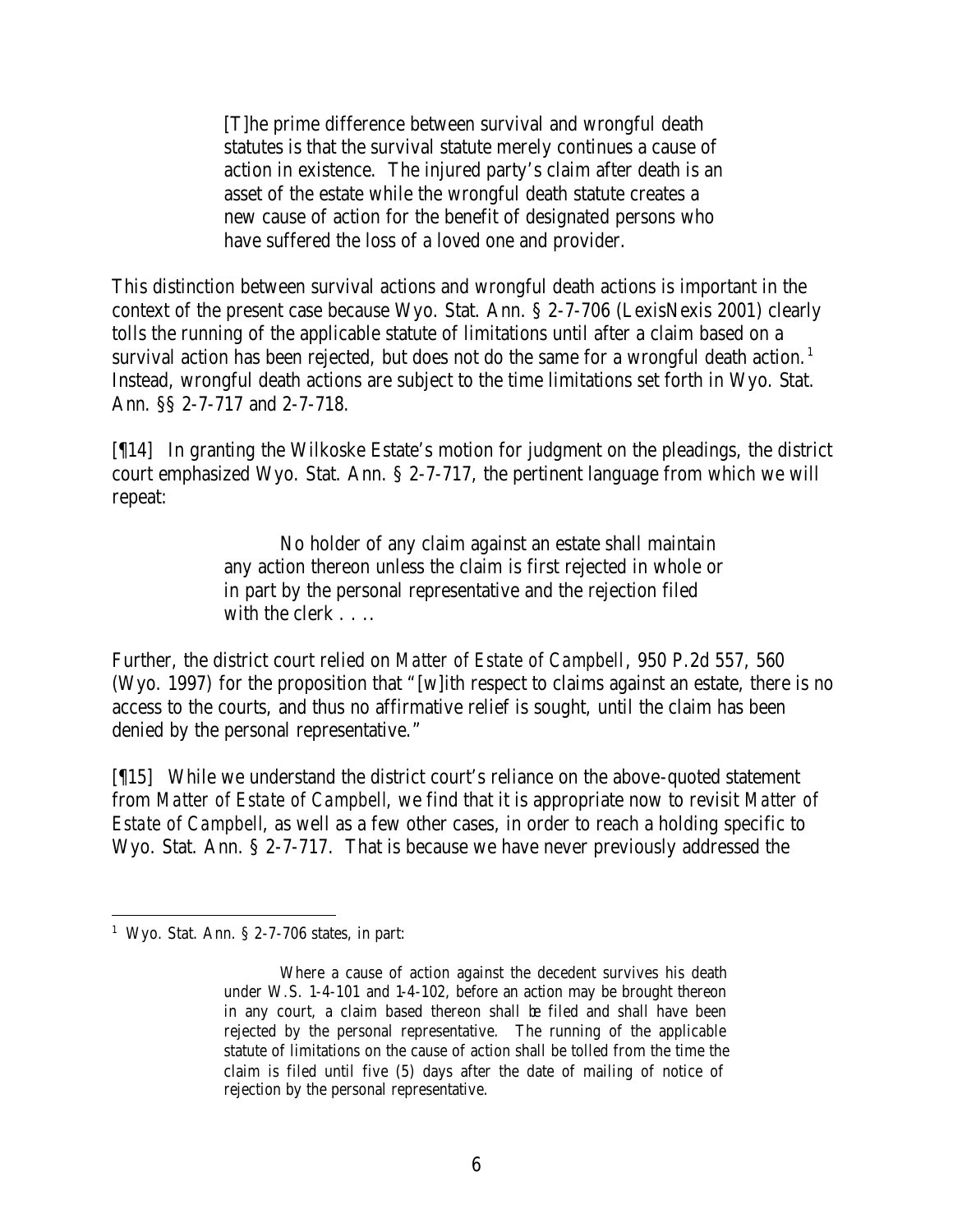import of the legislature's use in that statute of the particular word "maintain," as opposed to some other word.

[¶16] *Matter of Estate of Campbell* involved two certified questions: whether Medicaid reimbursement claims of the State Department of Health are subject to the time limitations for filing creditor's claims under Wyo. Stat. Ann. § 2-7-703(a), and whether such claims qualify as future claims under Wyo. Stat. Ann. § 2-7-705(a) (LexisNexis 2001). *Matter of Estate of Campbell*, 950 P.2d at 558-59. The language from *Matter of Estate of Campbell* quoted above and in the district court's decision letter, when read in context, is not a declaration or holding that no lawsuit can be filed until the claim has been denied. Rather, it is an explanation of why the claim filing deadline in Wyo. Stat. Ann. § 2-7-703(a) is not a statute of limitations, while the deadline in Wyo. Stat. Ann. § 2-7-718 is a statute of limitations.<sup>2</sup>

[¶17] We are further convinced that *Matter of Estate of Campbell* does not answer the question now before this Court when we look to *Taylor v. Estate of Taylor*, 719 P.2d 234 (Wyo. 1986), which is cited in *Matter of Estate of Campbell* as the source of the "no access to the courts" statement. *Matter of Estate of Campbell*, 950 P.2d at 560. While Wyo. Stat. Ann. § 2-7-717 is quoted in *Taylor*, it is not interpreted. *Taylor* does not go beyond noting that the statute prohibits "maintaining" an action until the underlying claim has been denied; it does not say what "maintain" or "maintaining" means. *Taylor*, 719 P.2d at 238.

[¶18] *Matter of Estate of Campbell* is cited in another case for the proposition that no suit may be filed until the underlying claim has been rejected by the personal representative. *See Harris v. Taylor*, 969 P.2d 142, 145 (Wyo. 1998). In *Harris*, 969 P.2d at 143, the personal representative of the estate did not serve a known creditor with the notice required by Wyo. Stat. Ann. § 2-7-205(a) (LexisNexis 2001).<sup>3</sup> In reversing a summary judgment in favor of the estate, and in holding that the statute of limitations found in Wyo. Stat. Ann. § 2-7-718 is not triggered unless the personal representative has strictly complied with the probate code's notice requirements, we did, indeed, cite *Matter of Estate of Campbell* as

\* \* \*

(ii) Each creditor of the decedent whose identity is reasonably ascertainable by the personal representative within the time limited in the notice to creditors.

<sup>&</sup>lt;sup>2</sup> The explanation being that the filing of a claim does not directly seek affirmative relief from the court, as does the filing of a complaint.

 $3$  Wyo. Stat. Ann. § 2-7-205(a) states, in part:

A true copy of the notice required in W.S. 2-7-201 shall be mailed by ordinary United States mail, first class, to: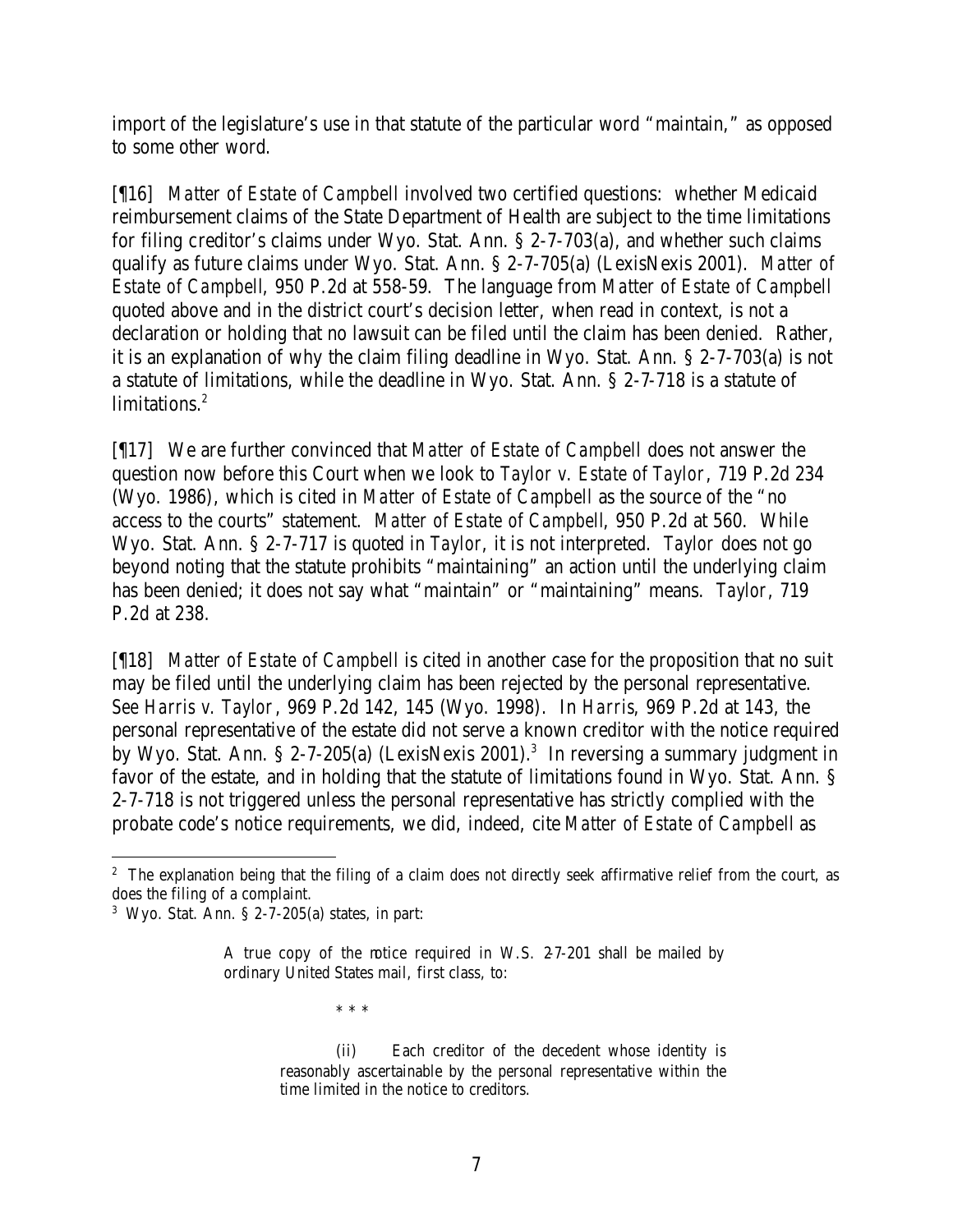noted above. Once again, however, not only is the meaning of Wyo. Stat. Ann. § 2-7-717 not directly addressed in *Harris*, the statute is not even mentioned. Instead, *Harris* focuses on the requirement in Wyo. Stat. Ann. § 2-7-718 that a suit must be filed, if at all, within thirty days after rejection of the claim. *Harris*, 969 P.2d at 145.

[¶19] At first glance, the somewhat similar case of *Scott v. Scott*, 918 P.2d 198 (Wyo. 1996), might seem to provide guidance in resolving the present issue. Indeed, *Scott* was cited in *Harris* along with *Matter of Estate of Campbell*. But *Scott*, like *Matter of Estate of Campbell*, is not based on Wyo. Stat. Ann. § 2-7-717 and adds nothing to the interpretation of that statute. *Scott* involved a survival action; its conclusion, based on Wyo. Stat. Ann. §§ 2-7-703 and 2-7-706, is that failure to file a claim against the estate bars the claimant from bringing an action against the estate. *Scott*, 918 P.2d at 201. That, of course, is not the issue with which we are currently concerned.

[¶20] None of these cases speak directly to the question of what the legislature intended by use of the word "maintain" in Wyo. Stat. Ann. § 2-7-717. Keeping in mind the rules of statutory construction detailed above, our job is to give effect to the most likely, most reasonable, interpretation of the statute, given its design and purpose. First, we must decide whether the statute is ambiguous. Standing alone, perhaps it is not. But use of the word "maintain" in Wyo. Stat. Ann. § 2-7-717, followed so closely by use of the word "bring" in Wyo. Stat. Ann. § 2-7-718, does create ambiguity. The question is whether "maintain" means "bring suit" or means "continue a suit already brought."

[¶21] The two words do not have the same dictionary meaning. In relevant context, "bring" means "to cause to exist or occur," while "maintain" means "to keep in an existing state . . . to continue or persevere in . . .." *Merriam-Webster's Collegiate Dictionary* 143, 702 (10<sup>th</sup> ed. 1999). *Black's Law Dictionary* 192, 953 (6<sup>th</sup> ed. 1990) contains the following definitions:

> To "bring" an action or suit has a settled customary meaning at law, and refers to the initiation of legal proceedings in a suit. . . . A suit is "brought" at the time it is commenced. . . . "Brought" and "commenced" in statutes of limitations are commonly deemed to be synonymous. Under the Federal Rules of Civil Procedure, and also most state courts, a civil action is commenced by filing a complaint with the court.

To "maintain" an action is to uphold, continue on foot, and keep from collapse a suit already begun, or to prosecute a suit with effect. . . . To maintain an action or suit may mean to commence or institute it; the term imports the existence of a cause of action. Maintain, however, is usually applied to actions already brought, but not yet reduced to judgment. . . .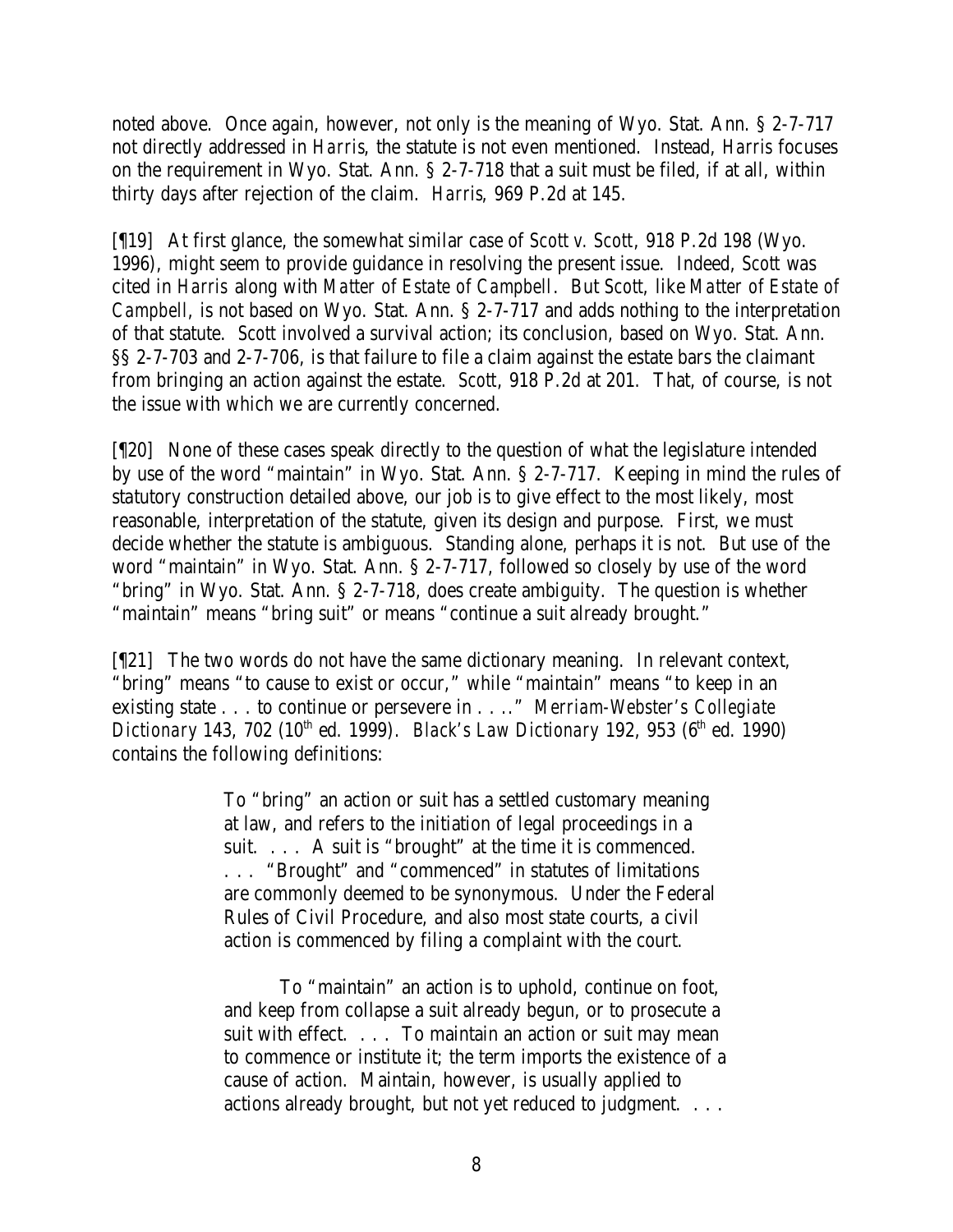In this connection, it means to continue or preserve [sic] in or with; to carry on.

[¶22] From these sources, we can conclude that both the common and the legal definition of maintain is "to continue with something already in existence." In the present context, that suggests that, under Wyo. Stat. Ann. § 2-7-717, a wrongful death action may be filed, but it may not be pursued to judgment until the claim has been filed and rejected by the personal representative. What supports that interpretation of the statute? To begin with, we must remember that the legislature chose the specific word "maintain" and we must presume it did so purposely. The legislature could have used the word "bring" or the word "brought" or the word "commence," as it did in Wyo. Stat. Ann. §§ 2-7-706 and 2-  $7-718$  and in over a dozen statutes of limitation.<sup>4</sup> Beyond that, it is reasonable to conclude that the legislature recognized the very difficulty, as exemplified by the present case, that results from the fact that the time limitation in the wrongful death statute is a condition precedent, rather than a statute of limitations, and cannot be tolled.

[¶23] A comparison of examples may be instructive. If A suffers personal injuries at the hands of B, A has four years to bring an action against B. Wyo. Stat. Ann. § 1-3- 105(a)(iv)(C) (LexisNexis 2001). If B dies, A's cause of action survives. Wyo. Stat. Ann. §§ 1-4-101 and 1-4-102 (LexisNexis 2001). The action is filed as a claim against B's estate and the personal representative is substituted for B as the defendant. Wyo. Stat. Ann. § 2- 7-709 (LexisNexis 2001). Where the suit is not filed before B's death, A must first file a claim against the estate and wait for that claim to be rejected, but during the interim, the statute of limitations is tolled until five days after notice of rejection is mailed. Wyo. Stat. Ann. §§ 2-7-703 and 2-7-706. Consequently, A's cause of action is not at risk if the personal representative does not reject the claim before the four-year period expires.

[¶24] The situation is different, however, if A dies from the personal injuries inflicted by B. A's estate has two years to bring a wrongful death action against B. Wyo. Stat. Ann. § 1-38-102(d). If A's estate sues B for wrongful death, and B later dies, the cause of action survives. Wyo. Stat. Ann. § 1-38-101. Just as with a personal injury action, the personal representative is substituted for B in the wrongful death action. Wyo. Stat. Ann. § 2-7- 709. Although Wyo. Stat. Ann. § 2-7-706 does not apply to toll the two-year condition precedent, the suit has already been "brought." Under Wyo. Stat. Ann. § 2-7-717, it just cannot be "maintained" until a claim is filed in the estate and is rejected by the personal representative. And when this scenario is varied slightly so that it resembles the case now before this Court, there is no reason to think that the legislature would have intended to distinguish between a wrongful death claimant who files his lawsuit before the alleged tortfeasor dies from one who files his lawsuit after the alleged tortfeasor dies. In either

 4 *See* Wyo. Stat. Ann. §§ 1-3-102, 1-3-103, 1-3-104, 1-3-105, 1-3-107, 1-3-108, 1-3-109, 1-3-111, 1-3- 113, 1-3-114, 1-3-115, 1-3-116, and 1-3-118 (LexisNexis 2001).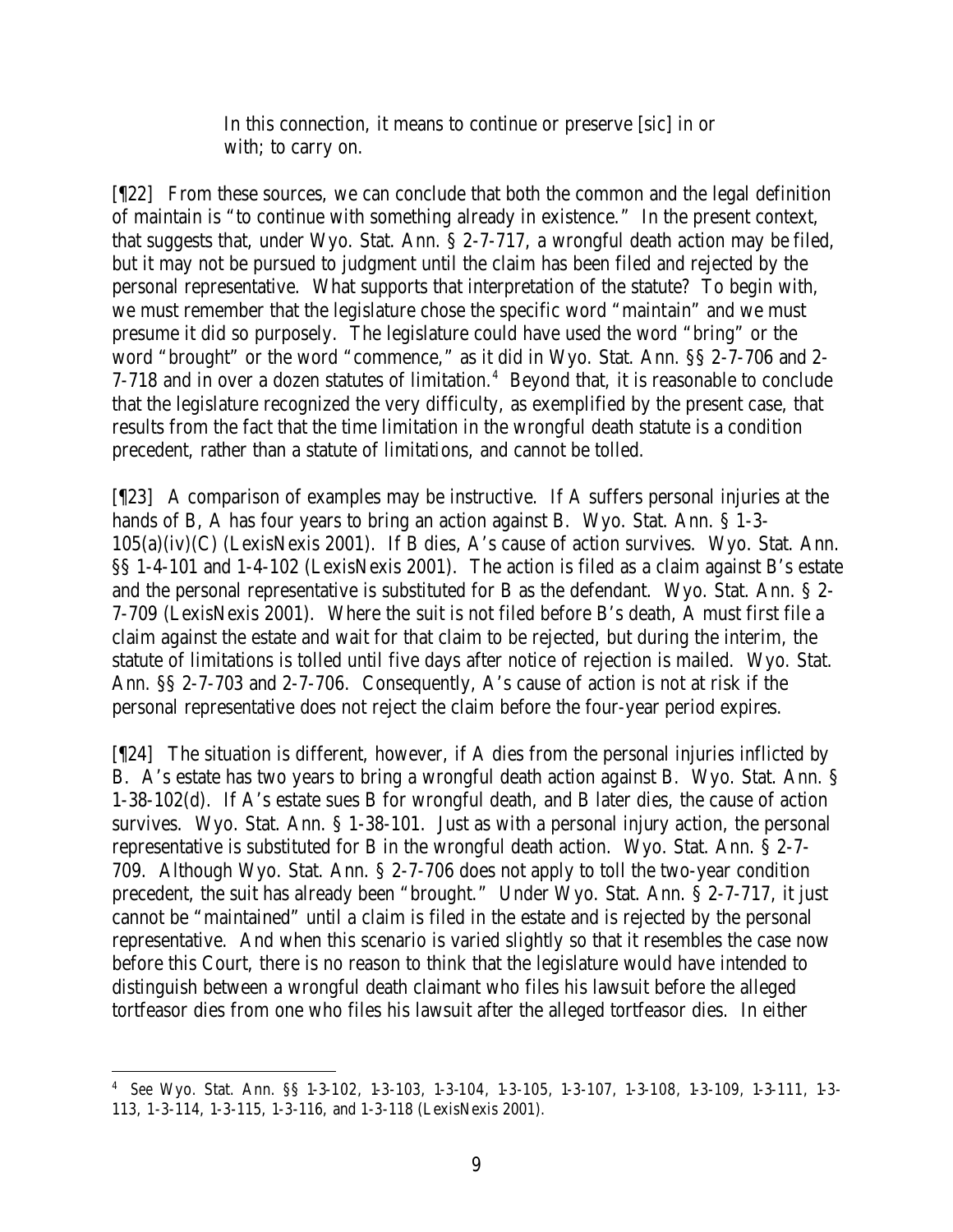case, the suit may not be maintained—continued toward judgment—until the probate claim is filed and rejected.

[¶25] While the legislature's use of "maintain" in Wyo. Stat. Ann. § 2-7-717 and use of "bring" in the very next section may have created an ambiguity, we do not conclude that the two sections are necessarily contradictory. Even if we did so conclude, it would be our duty to read them so as to give them both effect. *Flores*, 979 P.2d at 947. What Wyo. Stat. Ann. § 2-7-718 adds to the statutory scheme is finality for purposes of estate administration. Wyo. Stat. Ann. § 2-7-718 is not limited to any particular claim or cause of action. What it says is that, for any rejected claim, the holder must bring suit, if at all, within thirty days after the rejection notice is mailed. Wyo. Stat. Ann. § 2-7-718 is a "super" statute of limitations—it gives the personal representative what is, in effect, a trump card. Regardless of the status of any external statute of limitations or condition precedent, suit on a claim is barred if it has not been brought within that thirty days.

### **CONCLUSION**

[¶26] We pointed out above that this statutory scheme is ambiguous. Our goal here has been "'to adopt that sense of the words which best harmonizes with the context and promotes in the fullest manner the policy and objects of the legislature.'" *Zmijewski v. Wright*, 809 P.2d 280, 283 (Wyo. 1991) (*quoting United States v. Hartwell*, 6 Wall. 385, 73 U.S. 385, 396, 18 L.Ed. 830 (1867)). In that regard, we have previously held that

> [t]he object of limitation statutes in estate matters is to expedite and facilitate the settlement of estates by providing a procedure whereby the executor or administrator of an estate can wind up the affairs of a decedent in an orderly manner and make distribution of assets as speedily as practicable. . . . The purpose, however, is to bar belated creditors and not to furnish a vehicle by which executors or administrators may refuse to apply the assets of an estate to the payment of debts.

*Park County ex rel. Park County Welfare Dept. v. Blackburn*, 394 P.2d 793, 795 (Wyo. 1964). *See also Zmijewski*, 809 P.2d at 283. This balance between the rights of claimants and the need for finality in estate administration is reflected further in Wyo. Stat. Ann. § 2- 7-716 (LexisNexis 2001), which states, in part:

> Pending final adjudication of all claims and litigation as to which claims have been timely filed, the personal representative shall proceed with the administration of the estate to the extent possible without prejudicing the possible rights of creditors, but the estate shall not be closed and no payment of claims or distributions to distributees shall be made